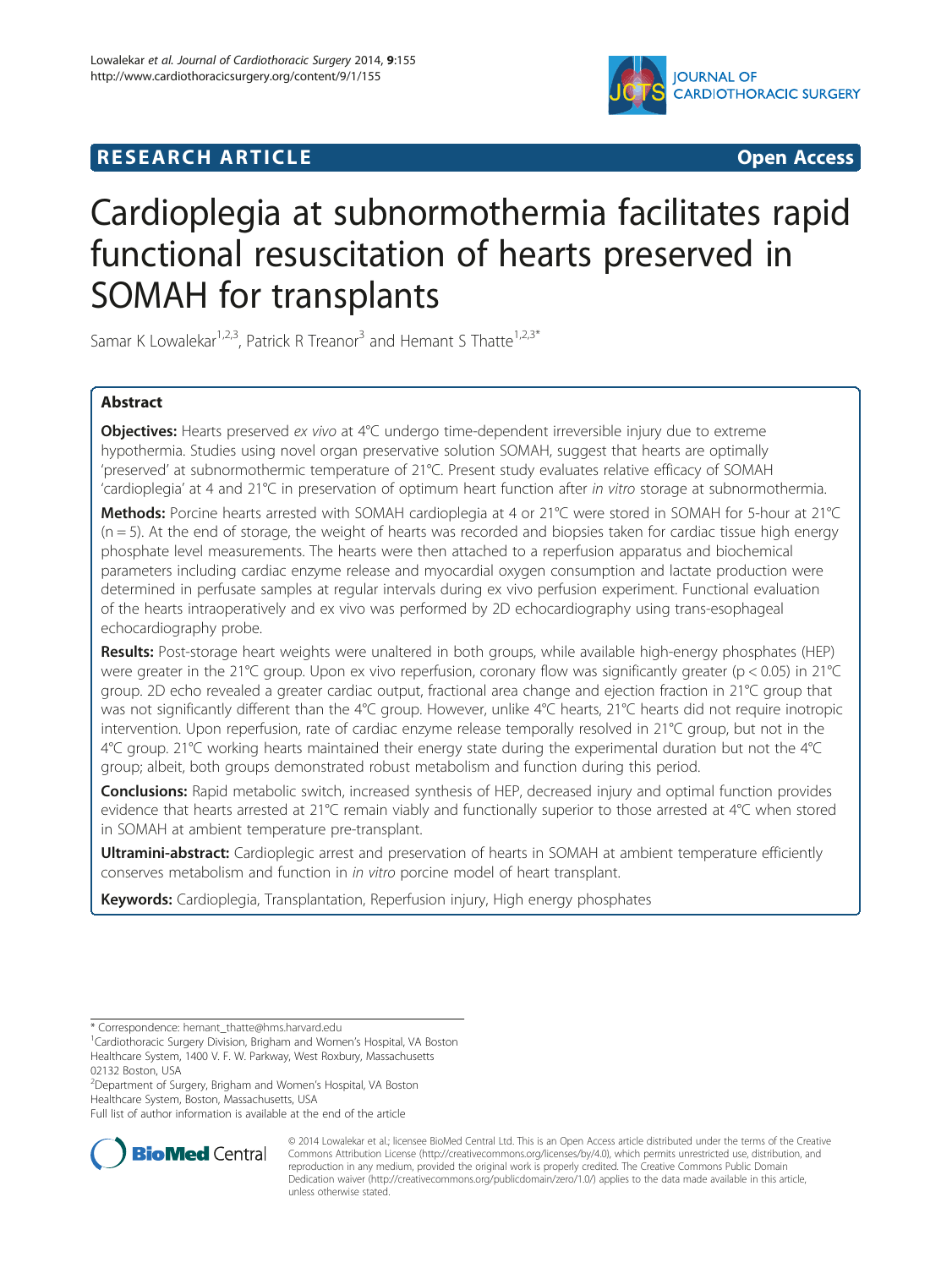#### Background

Cardioplegia, a technique to stop the heart intraoperatively, is an integral part of open-heart surgeries and is also a fundamental requisite in the field of heart transplant. During surgery it is important for cardioplegia solution to not only arrest the heart adequately but also prevent damage to cardiac tissue during and/or after infusion. Several strategies to attain this ideal situation have been attempted by altering cardioplegia temperature, or using blood, crystalloid or blood-crystalloid mixture that have produced equivocal results in their ability to arrest the heart [\[1](#page-8-0)-[6\]](#page-9-0). However, the meta-analysis of these studies does not provide much evidence in favor of one or the other [\[7,8](#page-9-0)]. Nevertheless, of all these strategies by far, the use of high  $K^+$  cardioplegia at extreme hypothermia (4°C) has become most widely accepted, especially in the procurement of donor hearts for transplant [\[9](#page-9-0)]. This is despite the growing awareness of the damaging effects of extreme hypothermia on solid organs [\[10,11](#page-9-0)] and failure of presently used modalities in extracorporeal preservation of hearts to extend the ex vivo storage time beyond 4–6 hours.

Recent results from our laboratory using animal models of heart transplant have demonstrated that hearts preserved in SOMAH solution of our design, demonstrate greater accumulation of high energy phosphates (HEP) in comparison to the comparator solutions [\[12-16\]](#page-9-0). Furthermore, hearts preserved in SOMAH for 5–24 hours and not exposed to extreme hypothermia (4°C) demonstrate a robust maintenance of organ viability and function, and minimal injury upon reperfusion and reanimation [[12](#page-9-0)-[14](#page-9-0)]. Additionally, these studies also demonstrate that hearts stored in SOMAH at 21°C outperform those preserved at 4 and 13°C upon reanimation. However, in these investigations SOMAH cardioplegia was delivered at 4°C for arrest prior to excision of donor hearts. Since preservation of hearts in SOMAH at 21°C was superior than that at 4°C, the present study was undertaken to assess whether delivery of high K+ SOMAH cardioplegia at 21°C compared to that at 4°C would further augment and improve viability and energy metabolism, and also prevent injury in hearts stored ex vivo for 5 hours at 21°C, that were then reperfused and reanimated for evaluation of cardiac function.

#### Methods

#### Animal protocol

# Heart procurement surgery and cardioplegia

Ten female Yorkshire swine (45–54 Kg) were used in this comparative study. Hearts were divided into two groups of either 4°C ( $n = 5$ ) or 21°C cardioplegia ( $n = 5$ ), as per the protocol approved by our Animal Studies Committee (Institutional Animal Care and Use Committee). Hearts were extracted using mediastinal approach as described [[12](#page-9-0)]. The animals were bled from femoral vessels to collect blood for ex vivo experiments, and aorta was clamped when systolic pressure fell below 40 mmHg. 1000 ml of SOMAH cardioplegia (SOMAH [[12](#page-9-0)] modified by addition of 20 mM K<sup>+</sup>, final concentration), at 4 or 21°C was infused into the aortic root at a pressure of 75– 100 mmHg at a flow rate of 300–400 ml/minute using roller pump and pressure transducer (Myotherm Cardioplegia System, Medtronics, Minneapolis, MN, USA) and the data was recorded using iWorks system (Dover, NH, USA). After cardioplegic arrest, heart was dissected from all attachments and rinsed with normal saline before storing in SOMAH for 5-hours at 21°C. Hearts were transported to the lab within 15 minutes of excision.

#### Extracorporeal storage of heart

Hearts were placed in sterile zip-lock bags containing 2 L of SOMAH in water-jacketed water bath at  $21 \pm 2^{\circ}$ C. The temperature of preservation solution was checked regularly during the entire storage period. Hearts were maintained in a non-contractile state by increasing SOMAH's plegia potential by supplementing the solution with 20 mM K<sup>+</sup> complemented by 37 mM Mg<sup>2+</sup> [\[17,18](#page-9-0)], during storage. Hearts in each group were weighed prior to and after 5-hour storage upon carefully emptying the heart chambers. Tissue punch biopsies (2X4 mm) were taken in the lab from the posterior wall of LV, 15 minutes into (0 hour; control) and after 5 hour storage for HEP assays.

#### ATP and creatine phosphate assay

ATP and creatine phosphate (CP) were measured in tissue extracts as described [\[12,19](#page-9-0)]. In brief, tissue biopsies were flash frozen and stored at −80°C; 20 mg of tissue was suspended in 400 μl of 0.4 M ice-cold perchloric acid and homogenized twice for 30 seconds. Homogenate was centrifuged at 1970 g for 10 minutes at 0°C. An aliquot of supernatant was neutralized with equal volume of ice-cold 0.4 M KHCO<sub>3</sub> and centrifuged as above. The supernatant was stored at −80°C for ATP and CP measurements. The pellet was dissolved in equal volume of 0.1 M NaOH, centrifuged and used for protein assay. ATP and CP were measured using a bioluminescent assay kit (Sigma-Aldrich and GloMax-Multi + Detection System, Promega), according to the protocol provided by the manufacturer.

#### Preparation of heart for ex vivo resuscitation and functional studies

Aorta and pulmonary artery (PA) were separated. Aorta was cannulated (1/2-3/8 inch tubing connector) and coronaries were gently flushed with 100 ml of SOMAH in both 4°C and 21°C cardioplegia groups at 40–50 mmHg pressure, carefully avoiding entry of air into the aorta. Pulmonary veins (PV) were separated and cannulated with 1/2-1/4 inch tubing connector. PA was cannulated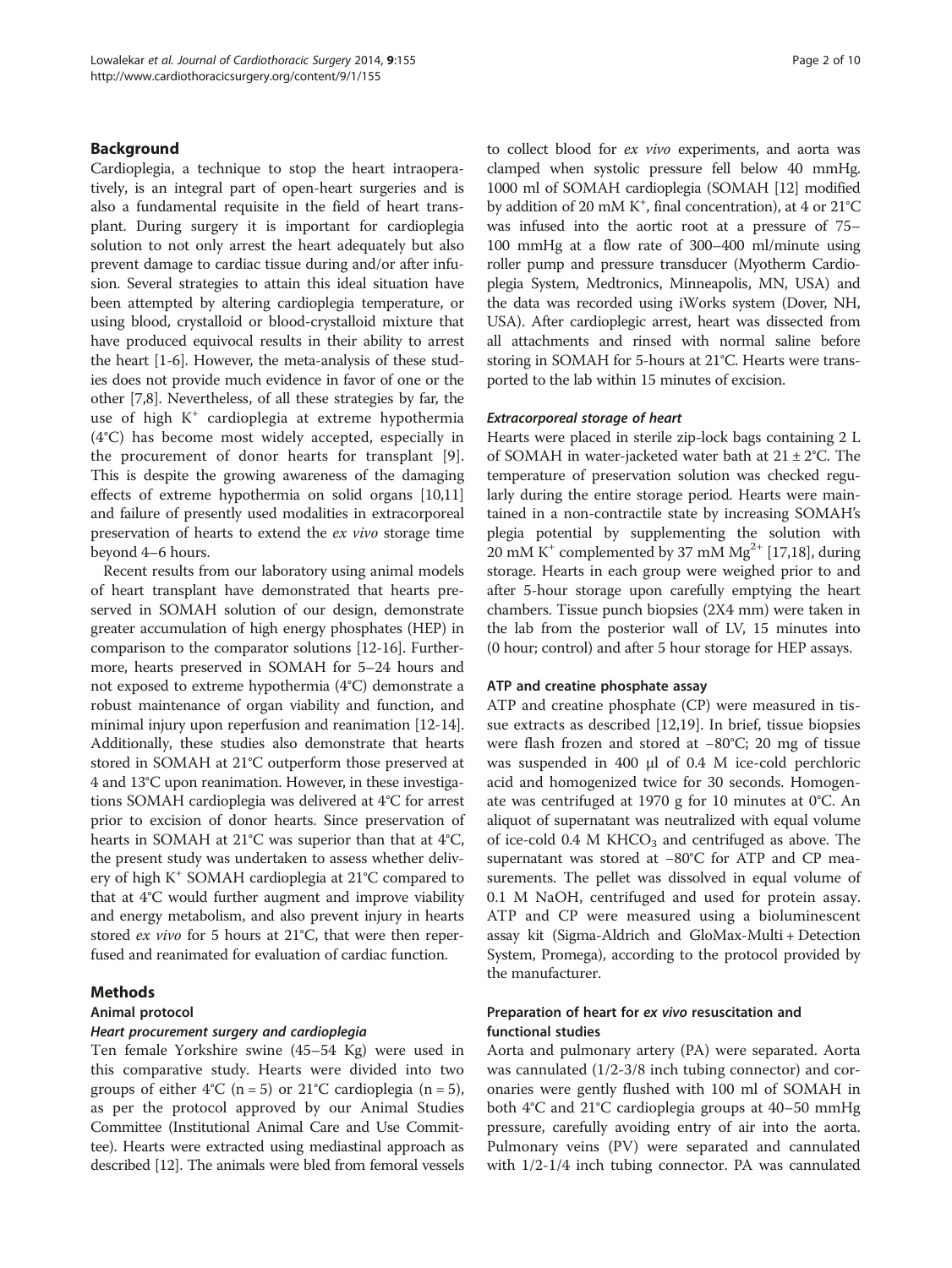for sample collection while superior and inferior vena cavas were ligated.

#### Preparation of blood for ex vivo studies

Systemically heparinized blood was collected intraoperatively, leukodepleted (Pall Leukoguard filter) and stored at 4°C. Prior to experiments, perfusate was prepared by adjusting the hematocrit of blood to 20% using SOMAH solution (1:1 ratio to reduce viscous strain on heart) and warmed to 21°C. The perfusate, pH, glucose,  $K^+$ ,  $Ca^{2+}$ and HCO<sup>3−</sup> were adjusted for swine blood levels (7.5; 100 mg/dl; 3.7, 1.38, and 32 mmol/l respectively), using 10% dextrose, KCl, CaCl<sub>2</sub> and NaHCO<sub>3</sub>, respectively, as required.

# The SOMAH device

A custom-built apparatus was used for extra-corporeal reanimation of hearts (Figure 1, Additional file [1](#page-8-0): Video). CDI monitor (Clinical Documentation Improvement monitoring system 500, Terumo cardiovascular systems corporation, Ann Arbor, MI), was used for real-time monitoring of perfusate pH, temperature,  $pO_2$ ,  $pCO_2$ , K<sup>+</sup> and  $HCO<sub>3</sub>$ . These parameters were also analyzed in inflow/outflow samples using i-STAT analyzer (Abaxis Ltd, Union city, CA). Pressures and flows were recorded at various points in the circuits (Figure [2](#page-3-0)). A trans-esophageal echocardiography (TEE) probe was used to assess the contractile function of heart using the 2D-Echo system. 3-lead ECG was recorded during 2D Echo using brass crocodile leads immersed in the perfusate surrounding the heart. Pressures and flow data was acquired and monitored in real time using HMI software, specifically written for SOMAH Device (Comdel Inc, Wahpeton, ND).

#### Ex vivo functional studies

Hearts were attached to SOMAH Device and perfused through the aorta at 40–60 mmHg for 5 minutes, with 1–1.5 liters of SOMAH at 21°C (pH 7.5), and then with perfusate, till pH, blood gases and electrolyte equilibrium was established. The perfusate pH, glucose,  $K^+$ ,  $Ca^{2+}$ , HCO<sup>3−</sup> were adjusted for swine blood levels as mentioned above. Strong cardiac contractions were noted in both groups as the system temperature was gradually raised to 37°C over a 30 minute period. Hemodynamic steady state (with respect to pH, blood gases, and electrolytes) was achieved within 40 minutes. Total duration of the experimental perfusion was approximately 180 minutes. Hearts were perfused through aortic root (no workload) until the system temperature reached 37°C, after which PV perfusion (full workload) proceeded until end of experiment. Coronary blood flow was determined during the initial antegrade perfusion by the amount of perfusate flowing to



after-load chamber, from where the perfusate returns to heart chamber by gravity. A CDI monitor was incorporated beyond oxygenator-heat-exchanger system for real-time monitoring of perfusate pH, temperature, pO<sub>2</sub>, pCO<sub>2</sub>, K<sup>+</sup> and HCO<sup>3−</sup>. Pressures and flows were recorded at various points in the two circuits and monitored using HMI software specifically written for SOMAH Device.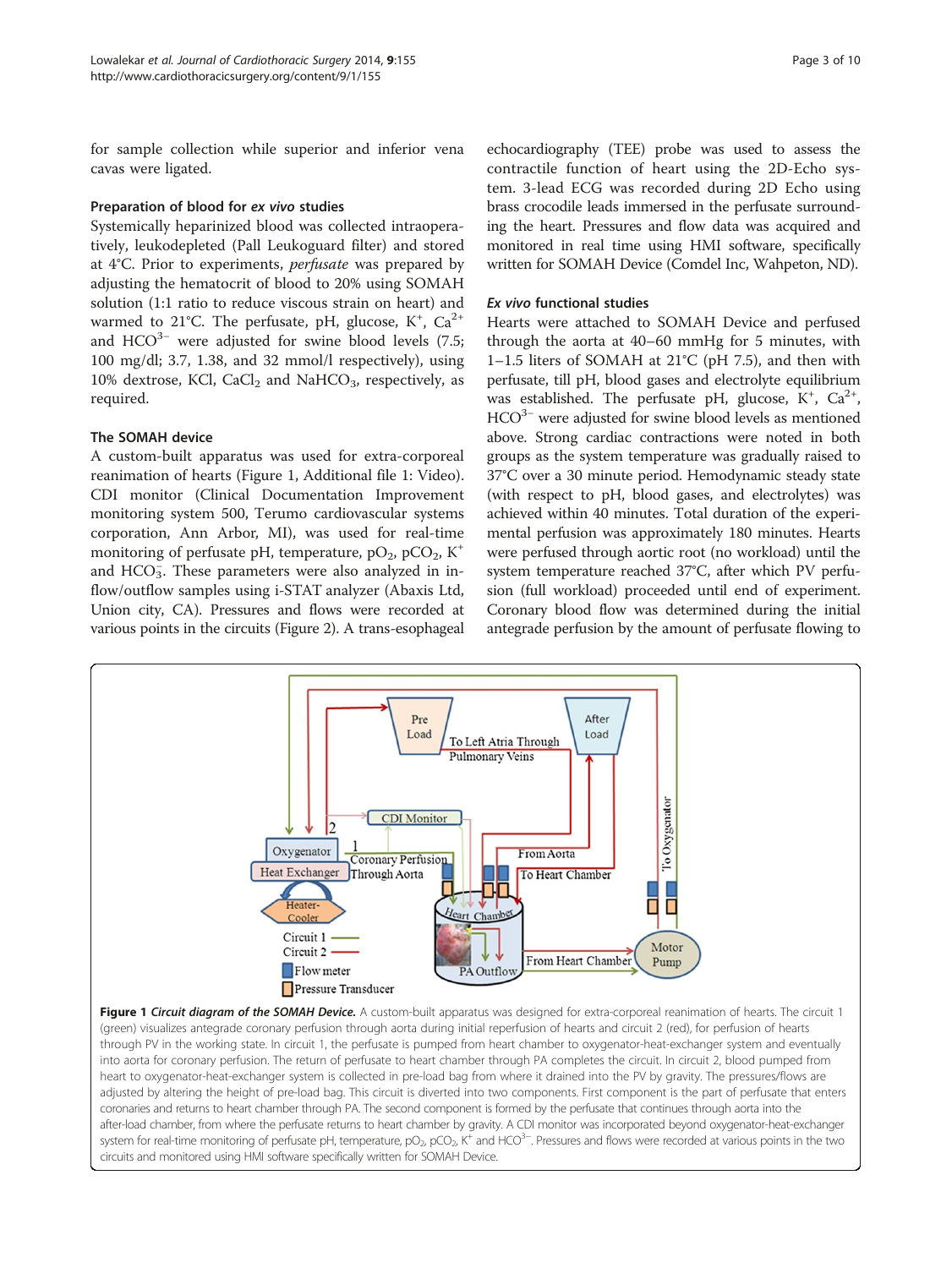<span id="page-3-0"></span>

the heart through aorta per minute, and in the working heart by the amount of perfusate collected from pulmonary artery (both cavas ligated) per minute. Electroconversion (40-50 J) and/or epinephrine (1:50,000-1:100,000) were used if required [\[14-16\]](#page-9-0). Epicardial 2D Echo was performed using TEE probe for functional assessment at 60 minutes (baseline) and at peak performance, approximately 90 minutes after initiation of perfusate perfusion in the two groups with hearts under full workload; and every 30 minutes thereafter. Peak cardiac performance was defined by the maximum contractile activity observed by 2D Echo. The data at peak performance was used for comparisons between the two groups.

#### Enzyme assays and blood chemistry

Quantitative levels of cardiac creatine kinase (CK), aspartate aminotransferase (AST), troponin-I (cTnI), lactate and gases  $(pO_2/pCO_2)$  were measured intra-operatively and in SOMAH samples taken at 10 minute, 2-hour and at end of 5-hour heart storage using Vetscan VS2 or iStat (Abaxis Ltd, Union City, CA). Inflow (aortic) and outflow (PA) samples were collected for enzyme assays and post perfusion assessment of myocardial  $O_2$  consumption  $(MVO<sub>2</sub>)$  and lactate levels using Vetscan VS2 or i-Stat System, at 5 and 90 minutes for enzyme assays, and at 60 minutes (baseline) and 90 minutes (peak performance) for MVO2 and lactate, after start of perfusate perfusion with Vetscan or iStat.  $MVO<sub>2</sub>$  was calculated as described [\[20](#page-9-0)].

# Epicardial echocardiography

A trans-esophageal (TEE) probe was used for 2D echo evaluation of cardiac function intra-operatively and ex vivo using the Acuson Cypress system (Acuson, Mountain View, CA) and images were analyzed using Cypress viewer software provided with the system. Hearts were connected to SOMAH Device and suspended in a chamber containing 2 L of perfusate that covered  $2/3^{rd}$  surface of the heart.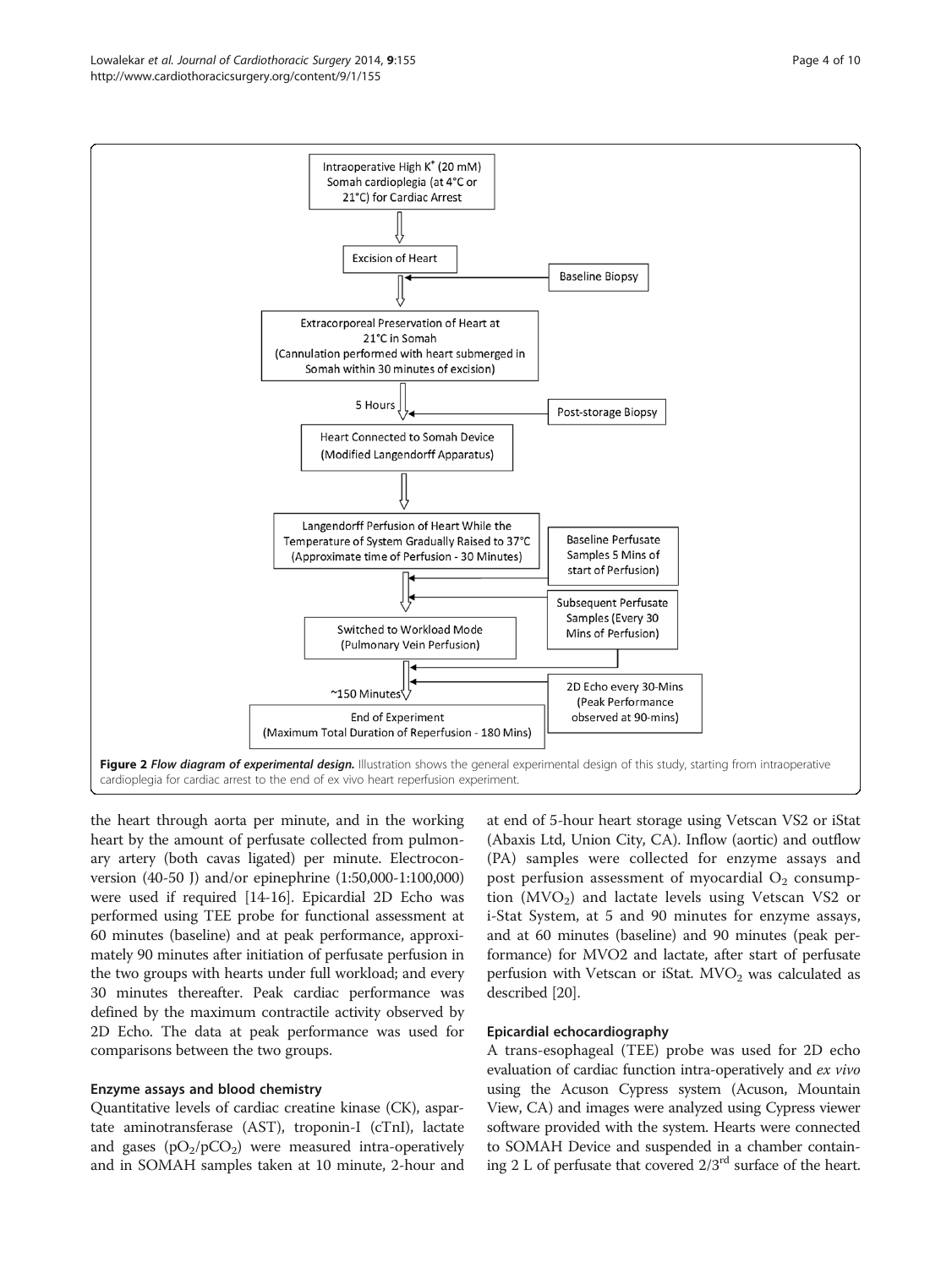ECG was recorded during entire course of the experiment and 2D Echo acquisition was begun approximately 45–60 minute after perfusion, when good cardiac contractions were observed, and repeated at 30-minute intervals. Probe was placed in direct contact with heart and angle of probe and direction of pulse were adjusted as to obtain short-axis and long-axis views for calculations of cardiac functional parameters, and ventricular wall and septal thickness.

#### Statistical analyses

Equal number of animals ( $n = 5$ ), were assigned to  $4^{\circ}$ C and 21°C cardioplegia groups for comparative analysis for biochemical, hemodynamic and functional measurements from each group. Statistical comparison for significant differences between the two groups was performed using SigmaPlot software. Paired t-test was used for all comparisons. P-value of <0.05 was considered significant. All values are expressed as mean ± SEM. Flow diagram of the experimental design is shown in Figure [2](#page-3-0).

The authors had full access to the data and take full responsibility for its integrity. All authors have read and agreed to the manuscript as written. The funding agencies did not play any role in influencing data collection, extraction and interpretation.

#### Results

#### Intraoperative cardioplegia

Cardiac arrest was dependent on the temperature of cardioplegia and occurred within 10–15 seconds in 4°C group and 20–25 seconds in the 21°C group, likely because the hypothermic (4°C) component of cardiac arrest was deliberately eliminated in the latter.

# Gross morphology, heart weights and release of enzymes during storage

Irrespective of temperature of cardioplegia, all hearts presented normal gross morphology without any discoloration. Hearts were pliable with no signs of hardening or stiffness. Weights of the hearts during 5-hour storage in the two groups were not altered between pre and post storage, demonstrating lack of storage-induced gross edema (not shown). A time dependent release of cardiac enzymes was minimally apparent in both groups that were not significantly different (not shown).

#### Cardiac tissue HEP levels after arrest and during storage

As shown in Figure [3,](#page-5-0) concentration of ATP, CP and total high-energy phosphates (HEP), within 15 minutes (control) of cardiac arrest were significantly greater in 4°C as compared to 21°C cardioplegia hearts ( $P < 0.001$ ) possibly due to the greater consumption of energy in 21°C group hearts as they required approximately 10 seconds longer for total arrest. Both groups actively synthesized CP and ATP during storage, Figure [3B](#page-5-0). While the total concentrations of HEP at the end of storage were significantly greater in  $4^{\circ}$ C hearts (P < 0.01), normalization of values at 5 hour with respect to those at 0 hour demonstrated greater availability of HEP in 21°C hearts than in 4°C hearts at the end of storage, Figure [3](#page-5-0)C.

#### Ex vivo cardiac functional studies Coronary flow upon reperfusion

Coronary flow through the aorta, upon initial antegrade perfusion at similar perfusion pressures, was significantly greater in 21°C hearts ( $P < 0.05$ ) than the 4°C group (Table [1](#page-5-0)). The hearts in both groups demonstrated slow four chamber contractions immediately upon initiation of perfusion. Coronary flow decreased initially when system temperature was raised to 30°C, as the hearts started contracting vigorously. Both pressure and flow increased as system temperature was raised to 37°C. Coronary flow was highest in both groups at 37°C (Table [1\)](#page-5-0).

#### Release of enzymes upon reperfusion

Rate of CK, AST and cTnI release increased in 4°C hearts during the perfusion period (Figure [4](#page-6-0)). Both CK and cTnI release increased significantly with the time of perfusion, but the AST did not. In contrast, there was a temporal decrease in release of these three enzymes in the 21°C hearts during the same period (Figure [4](#page-6-0)). However, release of CK and cTnI, but not the AST, was significantly greater by the 21°C hearts upon initiation of perfusion than by the 4°C hearts.

#### Metabolism in reperfused hearts

Consistent with our previous observations [[14-16\]](#page-9-0), there was a rapid switch in metabolism from anaerobic to aerobic upon reperfusion in both 4°C and 21°C cardioplegia groups, demonstrated by an increase in oxygen consumption and reversal of lactate ratios at peak performance, 90 minutes into reperfusion (Figures [5A](#page-6-0) and B). Oxygen extraction, lactate production and utilization, reached a steady state in both groups at peak performance that were not significantly different. However, upon reperfusion, 21°C group hearts demonstrated robust synthesis of HEP in the working hearts. In contrast, production was attenuated in 4°C hearts and the HEP continued to decline during course of the experiment. Ratios (post perfusion/pre perfusion) of ATP, CP and total HEP were 1.10, 1.97 and 1.17, respectively in 21°C hearts which were significantly greater ( $p < 0.01$ ) than ratios of 0.47, 0.32 and 0.38 observed in the 4°C hearts at end of experiment, when post perfusion biopsies were taken for HEP assays.

# Functional revival upon reperfusion

Immediate spontaneous activity of both the atria and ventricles was apparent upon commencement of reperfusion in both groups. With increased temperature, force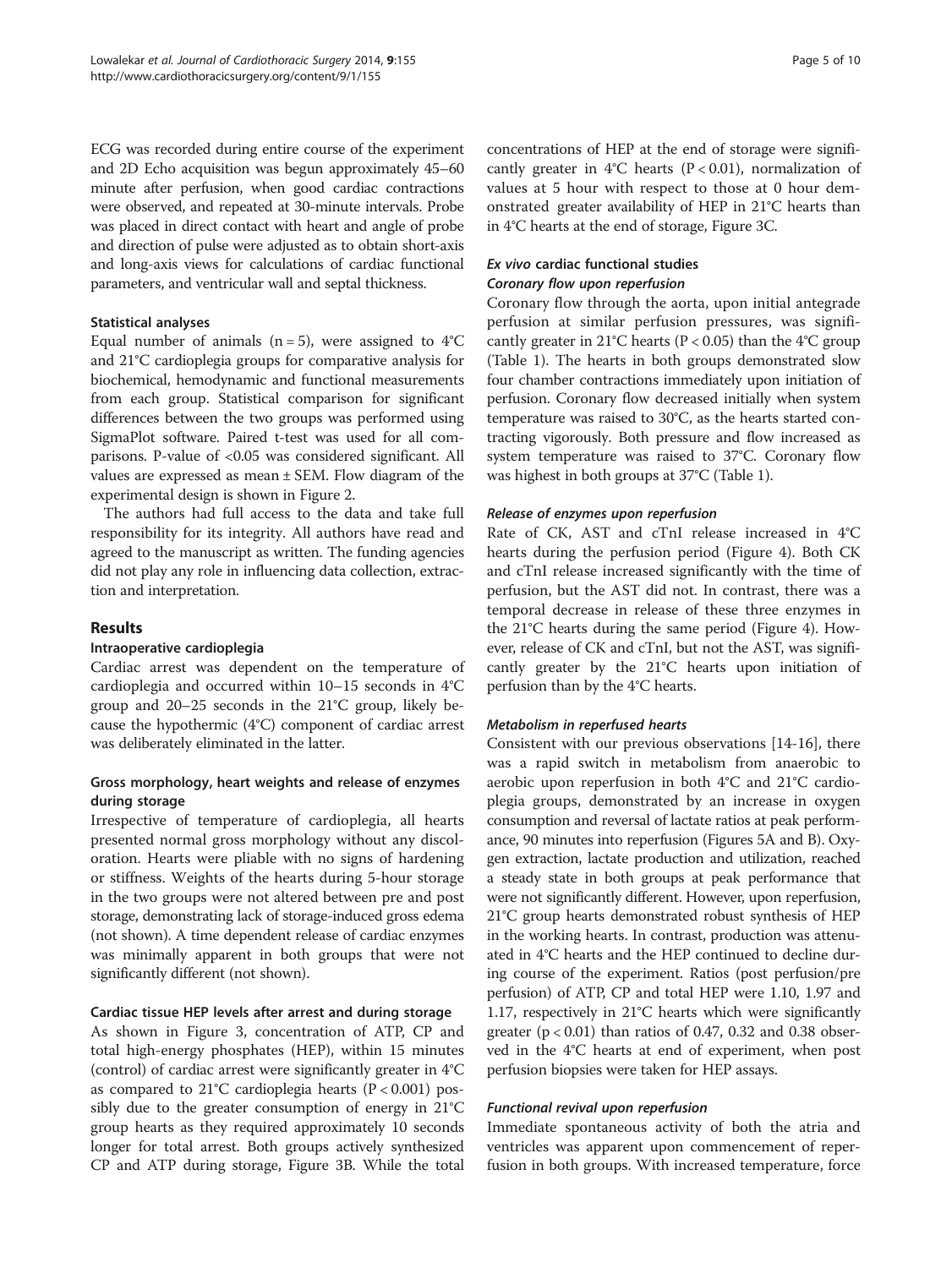<span id="page-5-0"></span>

of ventricular contraction peaked at about 37°C after a single cardioversion, which also established the normal electrical activity and electromechanical coupling in sinus rhythm in both groups. While 4 of the 5 hearts in 21°C cardioplegia group reverted to sinus rhythm with a single cardioversion and none requiring further inotropic support, 2 of the 5 hearts in 4°C cardioplegia group required additionally a single dose of epinephrine to maintain optimal function. Interestingly, hearts in both groups remained pliable throughout the experiment and did not show any edema at peak performance as indicated by unaltered thickness of LV and the septum, Table [2](#page-7-0). The comparative data between 4 and 21°C cardioplegia groups for cardiac functional parameters acquired by 2D Echo were similar to those observed in vivo (Table [2\)](#page-7-0). Although hearts that received SOMAH cardioplegia at 21°C appeared to have a better recovery, there were no significant differences in the functional parameters of the two groups.

Table 1 Coronary flow (ml/min) in differential temperature cardioplegia hearts with the rise in system temperature of SOMAH Device

| Heart groups  | $P1 - 21^{\circ}C$ | $F1 - 21^{\circ}C$ | P2 - 30°C  | $F2 - 30^{\circ}C$ | P3 - 37°C  | $F3 - 37^{\circ}C$ |
|---------------|--------------------|--------------------|------------|--------------------|------------|--------------------|
| 4°C           | $40 +$             | $312 + 90$         | $44 \pm 2$ | $297 + 28$         | $53 \pm 4$ | $621 \pm 88$       |
| $21^{\circ}C$ | $40 \pm 1$         | $464 \pm 65*$      | $40 \pm 2$ | $348 \pm 64$       | $50 \pm 3$ | $619 \pm 34$       |

P1, P2, P3 – Aortic Root Pressures at respective temperatures.

F1, F2, F3 – Coronary Flows at respective temperatures.

\*Significant from 4°C.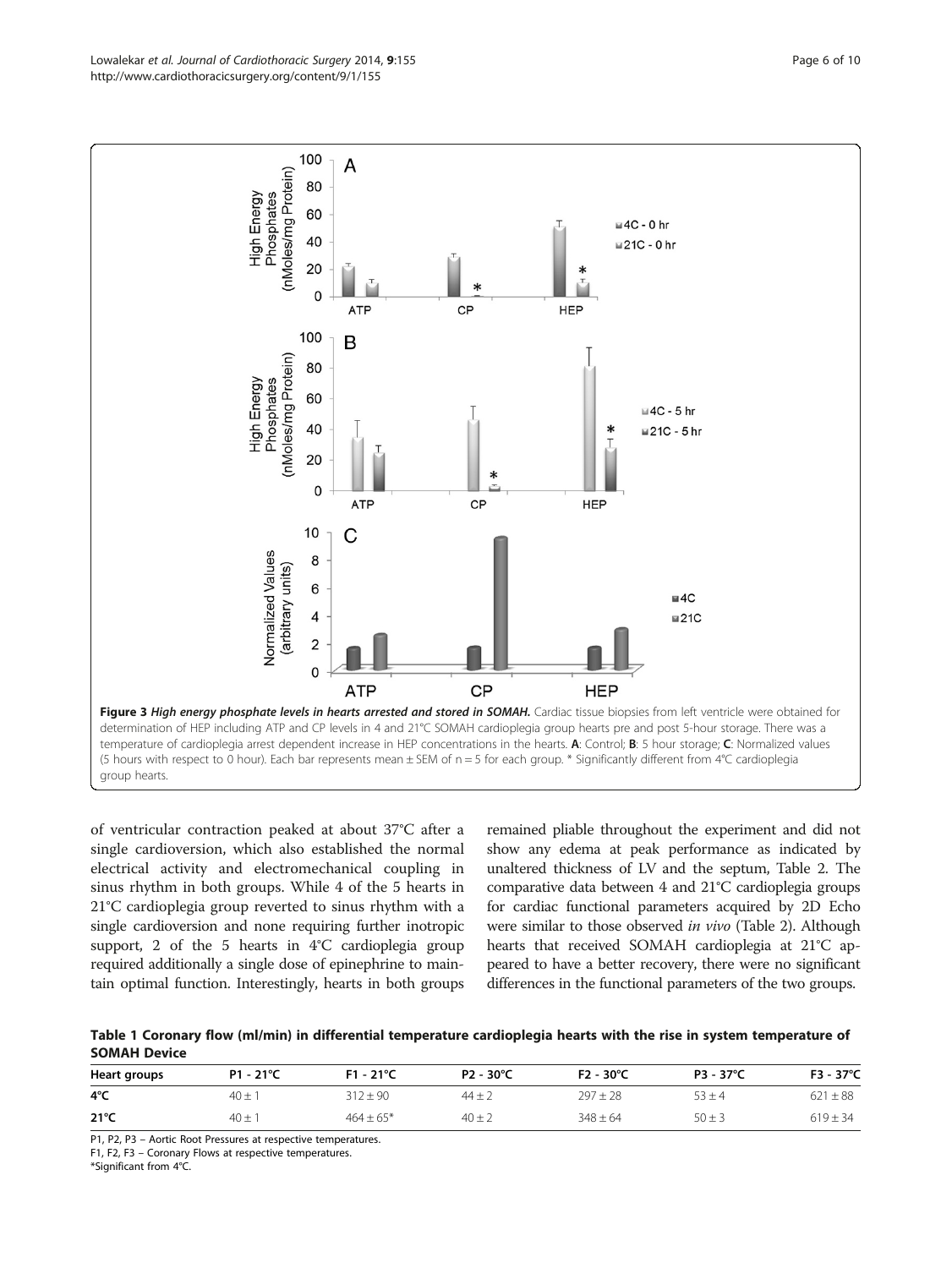<span id="page-6-0"></span>

# **Discussion**

We have designed and evaluated SOMAH, a synergistic extracellular organ storage solution that includes various energy substrates, metabolic modulators, free radical scavengers and anti-oxidants, ammonia chelators and nitric oxide synthase substrates, intra and extracellular H<sup>+</sup> chelators and physiological concentration of calcium, components that help prevent edema, ionic imbalance and energy depletion [[12\]](#page-9-0). SOMAH provides a favorable environment and cellular support during ex-vivo storage of hearts, lungs and abdominal organs, and helps attenuate reperfusion injury upon reanimation [\[13-16,21](#page-9-0)]. Promising

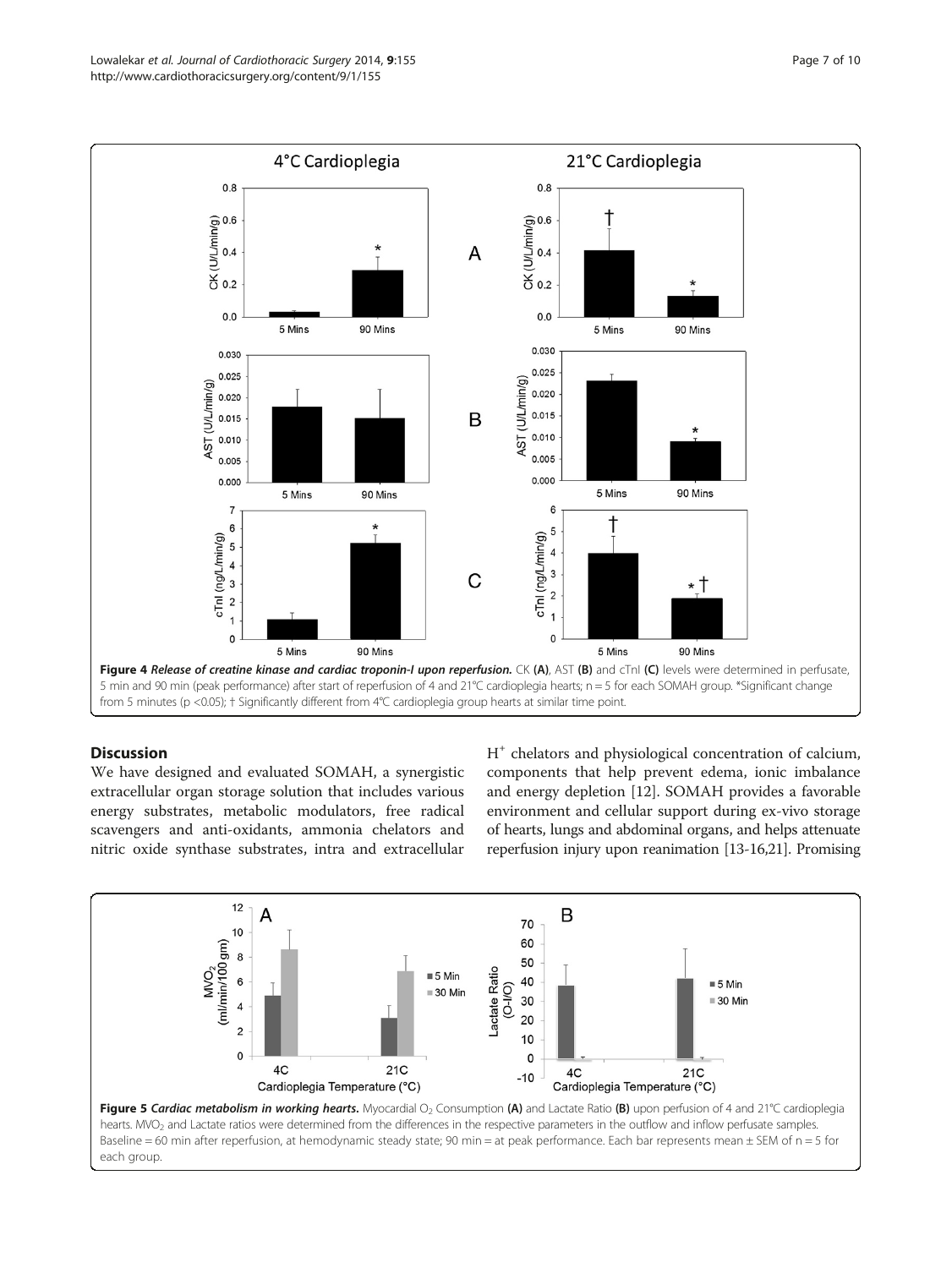| Page 8 of 10 |  |  |
|--------------|--|--|
|              |  |  |

| <b>Parameters</b>             | In vivo         | 4°C hearts      | 21°C hearts     |
|-------------------------------|-----------------|-----------------|-----------------|
| LV ant wall thickness (cm)    | $1.48 \pm 0.07$ | $1.55 \pm 0.06$ | $1.51 \pm 0.04$ |
| Septal thickness (cm)         | $1.43 \pm 0.12$ | $1.61 \pm 0.04$ | $1.49 \pm 0.07$ |
| Heart rate                    | $98 \pm 12$     | $100 \pm 10$    | $110 \pm 10$    |
| LV systolic pressure (mm Hg)  | $116 \pm 8$     | $100 \pm 20$    | $110 \pm 10$    |
| LV diastolic pressure (mm Hq) | $68 \pm 7$      | $40 \pm 10$     | $55 \pm 10$     |
| Left atrial pressure (mm Hq)  | <10             | $0 - 5$         | $0 - 5$         |
| Cardiac output                | $3300 \pm 400$  | $2500 \pm 300$  | $2640 \pm 250$  |
| Fractional area change (%)    | >40             | $42 \pm 13$     | $51 \pm 4$      |
| Ejection fraction (%)         | $65 \pm 5$      | $58 \pm 4$      | $66 \pm 5$      |
| Stroke volume (ml)            | $29 \pm 4$      | $25 \pm 2$      | $24 \pm 3$      |

<span id="page-7-0"></span>Table 2 Cardiac functional parameters during surgery and at peak performance upon extracorporeal reperfusion in 4°C and 21°C SOMAH cardioplegia group hearts

results with organ preservation encouraged us to undertake this study to evaluate SOMAH as a cardioplegia solution.

Recent results from our laboratory show that extracorporeal preservation of hearts for transplant at 21°C (ambient temperatures) in SOMAH is ideal for the highest promotion of synthesis and accumulation of HEP in heart tissue and preservation of ideal function [[13-16](#page-9-0)]. Based on these results and on the reported advantages of crystalloid solution [\[4,22](#page-9-0)] and tepid temperatures for cardioplegia [\[15](#page-9-0)], the present study was undertaken to evaluate whether using crystalloid SOMAH at 21°C instead of standard temperature of 4°C for cardioplegia could further improve the quality of hearts preserved at ambient temperature in SOMAH, and their eventual reanimation in vitro into optimal function.

Myocardial edema has been reported in hearts arrested at perfusion pressures of cardioplegia as low as 50 mmHg [[23\]](#page-9-0). However, in present and past studies we have consistently used a crystalloid SOMAH cardioplegia infusion pressure of 100 mmHg irrespective of cardioplegia temperature, but edema was not seen in any of the hearts [[14-16](#page-9-0)]. SOMAH cardioplegia provides all the advantages of blood cardioplegia, in terms of protection from cardiac edema and provision of substrates for energy metabolism, and also provides clear surgical field. Additionally, provision of physiological concentrations of calcium in SOMAH solution, also prevents the likelihood of myocardial damage due to 'calcium paradox' [[6,24](#page-9-0)]. Furthermore, the disadvantages of blood such as the presence of leukocytes and platelets, culpable in reperfusion injury [[25](#page-9-0)], are also averted. In contrast, the other crystalloid solutions (Celsior and UWS), when used for cardioplegia in our recent studies did not prevent loss of high-energy phosphates in the stored hearts, edema upon reperfusion and potential high  $K^+$  mediated calcium overload and stiffness that resulted in non-functioning hearts [[14](#page-9-0)-[16](#page-9-0)].

In this study, HEP were conserved in 4°C hearts because of rapid arrest, as a result total concentration of HEP was also greater in these hearts at the end of storage. In contrast, despite  $K^+$  concentration (20 mM) being equal in the two groups, the 21°C hearts took longer for total arrest because of absence of the hypothermic component, resulting in depletion of HEP. Both groups synthesized HEP during storage in SOMAH, however, the functional availability of HEP was greater in 21°C hearts than the 4°C hearts at the end of 5 hour (Figure [3\)](#page-5-0). Similarly, upon reperfusion, 21°C hearts continued to synthesize HEP to meet the demands of the working heart, unlike the 4°C hearts. At peak performance the available HEP in 21°C hearts was significantly greater than 4°C hearts, and continued to be so during course of the experiments. In contrast, 4°C hearts were unable to synthesize HEP to keep with the energy demands, thus HEP continued to decrease in the working hearts. These results are in agreement with our previous observations that unlike in hearts preserved in SOMAH at ambient temperatures, exposure to severe hypothermia leads to attenuation of HEP synthesis upon reperfusion in these hearts [[13](#page-9-0)].

Antegrade perfusion was significantly lower in the 4°C heart than in 21°C hearts, and remained diminished, even at higher perfusion pressures until the system temperature stabilized at 37°C (Table [1](#page-5-0)). It is plausible that sudden shock of encountering 4°C cardioplegia by the normothermic beating heart leads to profound vasoconstriction that does not resolve during storage and only does so upon initiation of reperfusion and raising of temperature to 37°C, and potentially because of active release of vasodilators nitric oxide and prostacyclins [[12](#page-9-0)]. Increased vasodilation, greater coronary vascular patency and a favorable metabolic status provides for rapid nourishment and  $H^+$  washout, resulting in robust synthesis of HEP and swift recovery of function in the 21°C hearts. These hearts reverted to sinus rhythm with a single cardioversion and rapidly attained cardiac and hemodynamic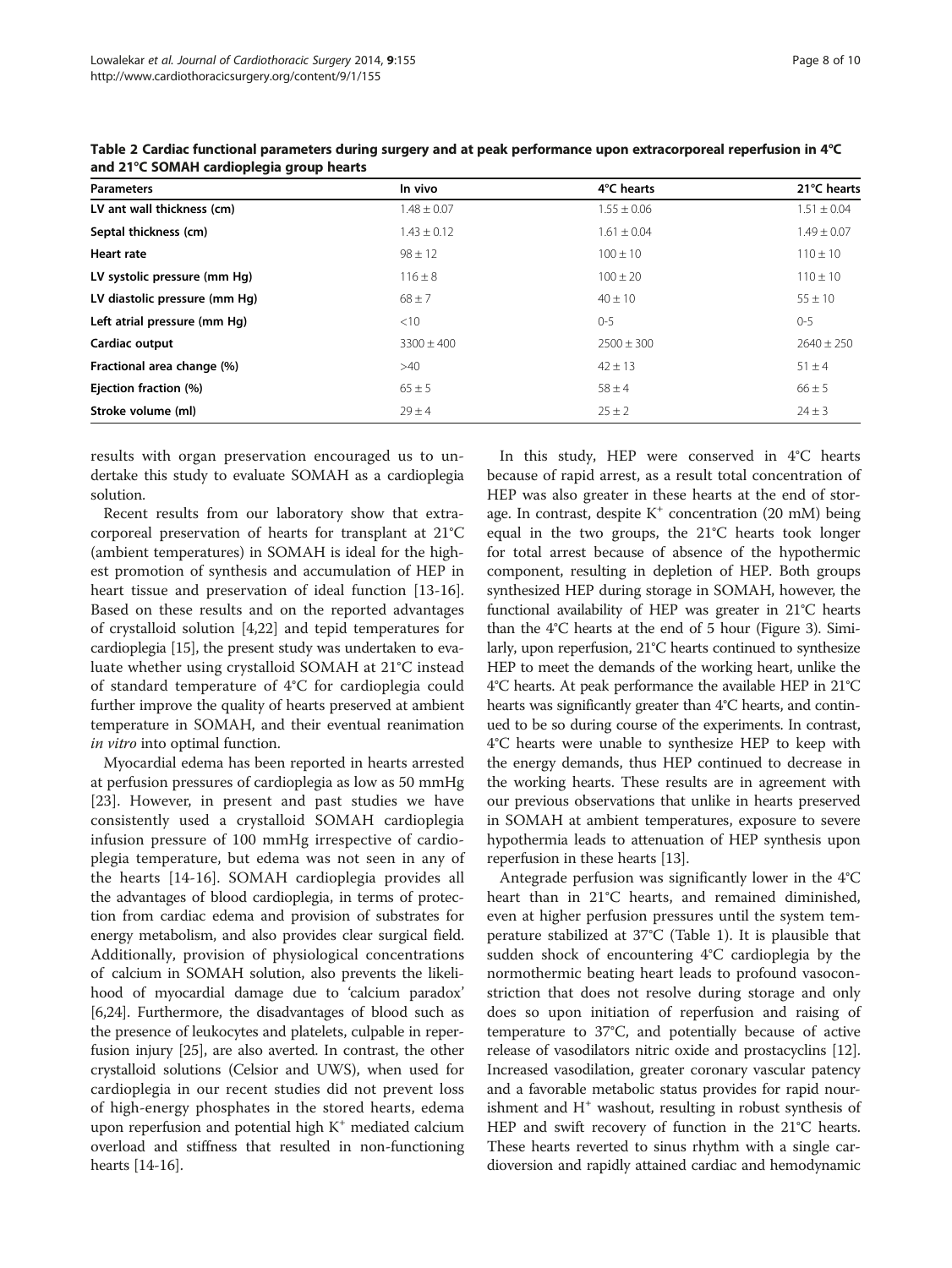<span id="page-8-0"></span>parameters approaching in vivo range (Table [2\)](#page-7-0), not requiring any inotropic support. On the other hand, 4°C hearts demonstrated strong contraction only when warmed to 37°C, some of the hearts requiring additional electroversion and/or inotropic intervention, albeit ten times less than that reported in human hearts in vitro [[26](#page-9-0)] to maintain cardiac output.

Release of cardiac enzymes was observed in both the groups upon reperfusion. An important mechanism of release of enzymes from the cardiomyocyte is by cytosol leakage during intracellular vesicular trafficking and incorporation (such as vesicles harboring glucose transporters; GLUT) into cell membrane, by a HEP dependent process, in response to external stimuli like insulin and increased metabolic demands in working hearts [[27](#page-9-0)]. Therefore, release of cellular enzymes can occur even in absence of actual damage to the cardiomyocytes (enzyme paradox). Initial burst of enzyme release in 21°C cardioplegia group upon initiation of reperfusion likely resulted from greater availability of HEP at the end of storage for vesicular transport as the metabolic demands were ramped up with increase in system temperature and cardiac contractility (Figure [3\)](#page-5-0). However, upon reaching metabolic steady state any further release of enzyme was temporally attenuated. In contrast, in the 4°C hearts, the rate of release of enzymes increased with time as more HEP became available for these functions. Even though the present data does not differentiate between progressions of enzyme release and needs further investigation, the fact, that the cardiac functional parameters in both groups were similar and approach the physiological values observed in vivo (Table [2](#page-7-0)) indicate that the releases of enzymes by the SOMAH hearts is a marker of metabolism rather than tissue injury and hence these hearts would perform well upon transplant.

Certain limitations were inherent to this study. While the present findings indicate a certain advantage of using SOMAH at 21°C for clinical cardioplegia either intraoperatively or during heart procurement for transplantation, in the present preliminary study we have performed only a modest number of experiments in each group and used 2D echocardiography for the functional evaluation of reperfused hearts. While this provided convincing evidence in favor of 21°C cardioplegia, further studies using Pressure-Volume loops acquisition and analysis for precise determination and interpretation of the significant biophysiological effects of SOMAH on extracorporeal cardiac reperfusion under varying conditions, are required.

# Conclusion

Efficient HEP metabolism, decreased rate of enzyme release, and diminished requirement for stimulatory interventions suggest that use of SOMAH for cardioplegia and storage at 21°C optimally protects the heart function and thus may positively influence post operative outcomes upon transplant. Extrapolating ex vivo 5 hour preservation as analogous to cross clamp time, use of SOMAH cardioplegia at ambient temperatures during open heart surgery, where the cross clamp times generally do not exceed 3 hours (average 60–90 minutes); where the hearts are periodically flushed with 500 ml of fresh cardioplegia every 20 to 30 minutes during cross clamp, may significantly improve post surgical outcomes. However, further studies are needed to translate this inferential hypothesis into a clinical reality.

# Additional file

[Additional file 1:](http://www.cardiothoracicsurgery.org/content/supplementary/s13019-014-0155-z-s1.zip) Somah Device - Representative of a Working Heart.

#### Abbreviations

2D Echo: 2 Dimensional echocardiography; AST: Aspartate aminotransferase; ATP: Adenosine tri-phosphate; CK: Creatine kinase; CP: Creatine phosphate; cTnI: Troponin-I; ECG: Electrocardiograph; HEP: High energy phosphate;  $MVO<sub>2</sub>$ : Myocardial  $O<sub>2</sub>$  consumption; PA: Pulmonary artery; PV: Pulmonary vein; TEE: Trans-esophageal echocardiography; UWS: University of Wisconsin Solution.

#### Competing interests

The authors declare that they have no competing interests.

#### Authors' contributions

SKL and HST designed the experiments and analyzed the data. SKL acquired the 2D Echo data intraoperatively and ex vivo, conducted the experiments and wrote the manuscript. HST performed the heart procurement surgeries, helped in overall conduct of experiments and preparation of the manuscript. PRT assisted in infusion of cardioplegia, set up of ex vivo perfusion apparatus and in conduct of experiments. All authors read and approved the final manuscript.

#### Acknowledgements

We thank Peter Hirsch, MS, for his assistance during pre and post surgery in the OR. We gratefully acknowledge the assistance of Diane Ghera, BS, and her staff at the VABHS animal care facility. We thank Aditi Thatte for her encouragement and support. We greatly appreciate Susan Greely, Louise Connelly, Michael Charpak and Dr. Frances Achee for their continuing administrative support.

#### Support

This work was supported by VA Merit Review grant (Dr. Thatte), Department of Veterans Affairs, Office of Research and Development, Washington DC, and an unrestricted gift from Somahlution (Jupiter, Fl) to Boston VA Research Institute for research (Dr. Thatte).

#### Author details

<sup>1</sup>Cardiothoracic Surgery Division, Brigham and Women's Hospital, VA Boston Healthcare System, 1400 V. F. W. Parkway, West Roxbury, Massachusetts 02132 Boston, USA. <sup>2</sup> Department of Surgery, Brigham and Women's Hospital VA Boston Healthcare System, Boston, Massachusetts, USA. <sup>3</sup>Harvard Medical School, Brigham and Women's Hospital, VA Boston Healthcare System, Boston, Massachusetts, USA.

#### Received: 12 May 2014 Accepted: 25 August 2014 Published online: 20 September 2014

#### References

1. Hosenpud JD, Bennett LE, Keck BM, Fiol B, Boucek MM, Novick RJ: The registry of the international society for heart and lung transplantation: fifteenth official report - 1998. J Heart Lung Transplant 1998, 17:656-668.